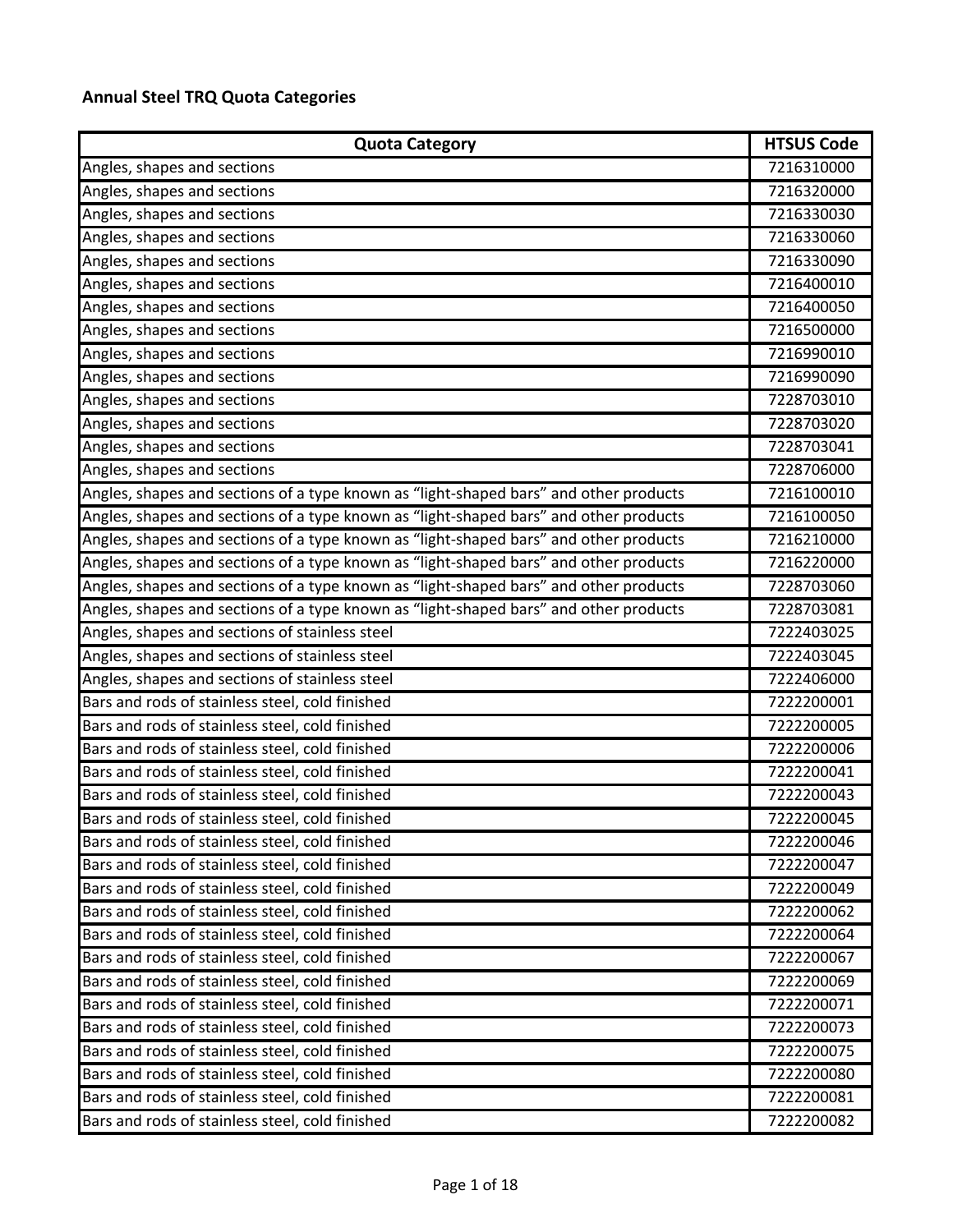| Bars and rods of stainless steel, cold finished       | 7222200084 |
|-------------------------------------------------------|------------|
| Bars and rods of stainless steel, cold finished       | 7222200085 |
| Bars and rods of stainless steel, cold finished       | 7222200086 |
| Bars and rods of stainless steel, cold finished       | 7222200087 |
| Bars and rods of stainless steel, cold finished       | 7222200089 |
| Bars and rods of stainless steel, cold finished       | 7222300000 |
| Bars and rods of stainless steel, cold finished       | 7222300001 |
| Bars and rods of stainless steel, cold finished       | 7222300010 |
| Bars and rods of stainless steel, cold finished       | 7222300011 |
| Bars and rods of stainless steel, cold finished       | 7222300012 |
| Bars and rods of stainless steel, cold finished       | 7222300022 |
| Bars and rods of stainless steel, cold finished       | 7222300024 |
| Bars and rods of stainless steel, cold finished       | 7222300080 |
| Bars and rods of stainless steel, cold finished       | 7222300081 |
| Bars and rods of stainless steel, cold finished       | 7222300082 |
| Bars and rods of stainless steel, cold finished       | 7222300084 |
| Bars and rods of stainless steel, hot-rolled          | 7221000005 |
| Bars and rods of stainless steel, hot-rolled          | 7221000045 |
| Bars and rods of stainless steel, hot-rolled          | 7221000075 |
| Bars and rods of stainless steel, hot-rolled          | 7222110001 |
| Bars and rods of stainless steel, hot-rolled          | 7222110005 |
| Bars and rods of stainless steel, hot-rolled          | 7222110006 |
| Bars and rods of stainless steel, hot-rolled          | 7222110050 |
| Bars and rods of stainless steel, hot-rolled          | 7222110055 |
| Bars and rods of stainless steel, hot-rolled          | 7222110056 |
| Bars and rods of stainless steel, hot-rolled          | 7222110057 |
| Bars and rods of stainless steel, hot-rolled          | 7222110059 |
| Bars and rods of stainless steel, hot-rolled          | 7222110080 |
| Bars and rods of stainless steel, hot-rolled          | 7222110081 |
| Bars and rods of stainless steel, hot-rolled          | 7222110082 |
| Bars and rods of stainless steel, hot-rolled          | 7222110084 |
| Bars and rods of stainless steel, hot-rolled          | 7222190001 |
| Bars and rods of stainless steel, hot-rolled          | 7222190005 |
| Bars and rods of stainless steel, hot-rolled          | 7222190006 |
| Bars and rods of stainless steel, hot-rolled          | 7222190050 |
| Bars and rods of stainless steel, hot-rolled          | 7222190051 |
| Bars and rods of stainless steel, hot-rolled          | 7222190052 |
| Bars and rods of stainless steel, hot-rolled          | 7222190054 |
| Bars and rods of stainless steel, hot-rolled          | 7222403065 |
| Bars and rods of stainless steel, hot-rolled          | 7222403085 |
| Bars and rods, hot-rolled, in irregularly wound coils | 7213913011 |
| Bars and rods, hot-rolled, in irregularly wound coils | 7213913015 |
| Bars and rods, hot-rolled, in irregularly wound coils | 7213913020 |
| Bars and rods, hot-rolled, in irregularly wound coils | 7213913092 |
| Bars and rods, hot-rolled, in irregularly wound coils | 7213913093 |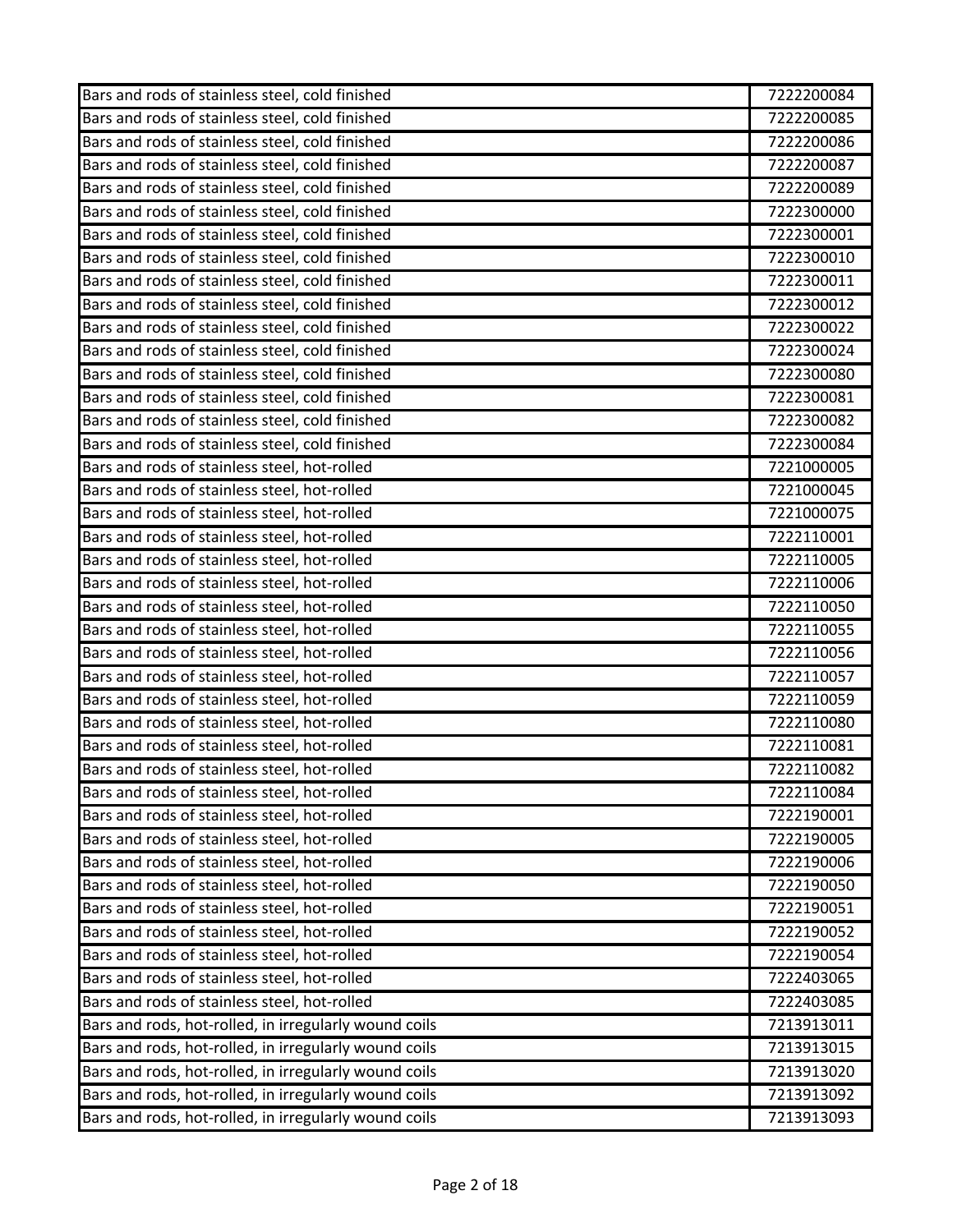| Bars and rods, hot-rolled, in irregularly wound coils                     | 7213914500 |
|---------------------------------------------------------------------------|------------|
| Bars and rods, hot-rolled, in irregularly wound coils                     | 7213916000 |
| Bars and rods, hot-rolled, in irregularly wound coils                     | 7213990030 |
| Bars and rods, hot-rolled, in irregularly wound coils                     | 7213990090 |
| Bars and rods, hot-rolled, in irregularly wound coils                     | 7227200000 |
| Bars and rods, hot-rolled, in irregularly wound coils                     | 7227200030 |
| Bars and rods, hot-rolled, in irregularly wound coils                     | 7227906020 |
| Bars and rods, hot-rolled, in irregularly wound coils                     | 7227906030 |
| Bars and rods, hot-rolled, in irregularly wound coils                     | 7227906035 |
| Bars and rods, hot-rolled, in irregularly wound coils, of stainless steel | 7221000015 |
| Bars and rods, hot-rolled, in irregularly wound coils, of stainless steel | 7221000017 |
| Bars and rods, hot-rolled, in irregularly wound coils, of stainless steel | 7221000018 |
| Bars and rods, hot-rolled, in irregularly wound coils, of stainless steel | 7221000030 |
| Bars, cold-finished, not of stainless steel                               | 7215100010 |
| Bars, cold-finished, not of stainless steel                               | 7215100080 |
| Bars, cold-finished, not of stainless steel                               | 7215500015 |
| Bars, cold-finished, not of stainless steel                               | 7215500016 |
| Bars, cold-finished, not of stainless steel                               | 7215500018 |
| Bars, cold-finished, not of stainless steel                               | 7215500020 |
| Bars, cold-finished, not of stainless steel                               | 7215500060 |
| Bars, cold-finished, not of stainless steel                               | 7215500061 |
| Bars, cold-finished, not of stainless steel                               | 7215500063 |
| Bars, cold-finished, not of stainless steel                               | 7215500065 |
| Bars, cold-finished, not of stainless steel                               | 7215500090 |
| Bars, cold-finished, not of stainless steel                               | 7215903000 |
| Bars, cold-finished, not of stainless steel                               | 7215905000 |
| Bars, cold-finished, not of stainless steel                               | 7228205000 |
| Bars, cold-finished, not of stainless steel                               | 7228505005 |
| Bars, cold-finished, not of stainless steel                               | 7228505015 |
| Bars, cold-finished, not of stainless steel                               | 7228505040 |
| Bars, cold-finished, not of stainless steel                               | 7228505050 |
| Bars, cold-finished, not of stainless steel                               | 7228505070 |
| Bars, cold-finished, not of stainless steel                               | 7228608000 |
| Bars, hot-rolled, not of stainless steel                                  | 7213200010 |
| Bars, hot-rolled, not of stainless steel                                  | 7213200080 |
| Bars, hot-rolled, not of stainless steel                                  | 7213990060 |
| Bars, hot-rolled, not of stainless steel                                  | 7214100000 |
| Bars, hot-rolled, not of stainless steel                                  | 7214300010 |
| Bars, hot-rolled, not of stainless steel                                  | 7214300080 |
| Bars, hot-rolled, not of stainless steel                                  | 7214910015 |
| Bars, hot-rolled, not of stainless steel                                  | 7214910016 |
| Bars, hot-rolled, not of stainless steel                                  | 7214910020 |
| Bars, hot-rolled, not of stainless steel                                  | 7214910060 |
| Bars, hot-rolled, not of stainless steel                                  | 7214910090 |
| Bars, hot-rolled, not of stainless steel                                  | 7214990015 |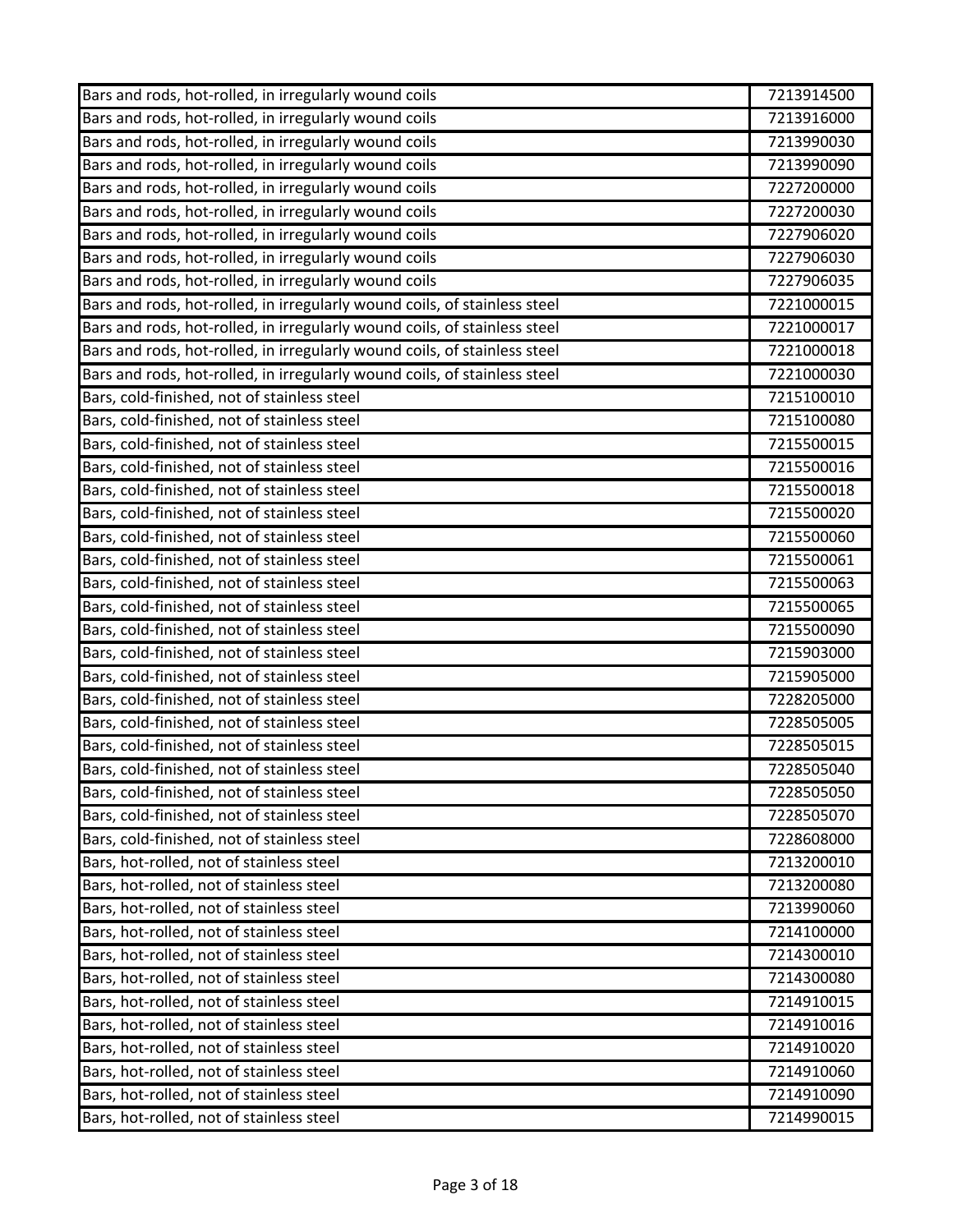| Bars, hot-rolled, not of stainless steel                        | 7214990016 |
|-----------------------------------------------------------------|------------|
| Bars, hot-rolled, not of stainless steel                        | 7214990020 |
| Bars, hot-rolled, not of stainless steel                        | 7214990021 |
| Bars, hot-rolled, not of stainless steel                        | 7214990026 |
| Bars, hot-rolled, not of stainless steel                        | 7214990030 |
| Bars, hot-rolled, not of stainless steel                        | 7214990031 |
| Bars, hot-rolled, not of stainless steel                        | 7214990036 |
| Bars, hot-rolled, not of stainless steel                        | 7214990040 |
| Bars, hot-rolled, not of stainless steel                        | 7214990045 |
| Bars, hot-rolled, not of stainless steel                        | 7214990060 |
| Bars, hot-rolled, not of stainless steel                        | 7214990075 |
| Bars, hot-rolled, not of stainless steel                        | 7214990090 |
| Bars, hot-rolled, not of stainless steel                        | 7215901000 |
| Bars, hot-rolled, not of stainless steel                        | 7227200080 |
| Bars, hot-rolled, not of stainless steel                        | 7227906005 |
| Bars, hot-rolled, not of stainless steel                        | 7227906010 |
| Bars, hot-rolled, not of stainless steel                        | 7227906040 |
| Bars, hot-rolled, not of stainless steel                        | 7227906080 |
| Bars, hot-rolled, not of stainless steel                        | 7227906085 |
| Bars, hot-rolled, not of stainless steel                        | 7227906090 |
| Bars, hot-rolled, not of stainless steel                        | 7228201000 |
| Bars, hot-rolled, not of stainless steel                        | 7228308005 |
| Bars, hot-rolled, not of stainless steel                        | 7228308015 |
| Bars, hot-rolled, not of stainless steel                        | 7228308040 |
| Bars, hot-rolled, not of stainless steel                        | 7228308041 |
| Bars, hot-rolled, not of stainless steel                        | 7228308045 |
| Bars, hot-rolled, not of stainless steel                        | 7228308050 |
| Bars, hot-rolled, not of stainless steel                        | 7228308060 |
| Bars, hot-rolled, not of stainless steel                        | 7228308070 |
| Bars, hot-rolled, not of stainless steel                        | 7228400000 |
| Bars, hot-rolled, not of stainless steel                        | 7228606000 |
| Bars, hot-rolled, not of stainless steel                        | 7228800000 |
| Blooms, billets and slabs of stainless steel and other products | 7218910015 |
| Blooms, billets and slabs of stainless steel and other products | 7218910030 |
| Blooms, billets and slabs of stainless steel and other products | 7218910060 |
| Blooms, billets and slabs of stainless steel and other products | 7218990015 |
| Blooms, billets and slabs of stainless steel and other products | 7218990030 |
| Blooms, billets and slabs of stainless steel and other products | 7218990045 |
| Blooms, billets and slabs of stainless steel and other products | 7218990060 |
| Blooms, billets and slabs of stainless steel and other products | 7218990090 |
| Blooms, billets and slabs, semi-finished                        | 7207110000 |
| Blooms, billets and slabs, semi-finished                        | 7207120010 |
| Blooms, billets and slabs, semi-finished                        | 7207120050 |
| Blooms, billets and slabs, semi-finished                        | 7207190030 |
| Blooms, billets and slabs, semi-finished                        | 7207190090 |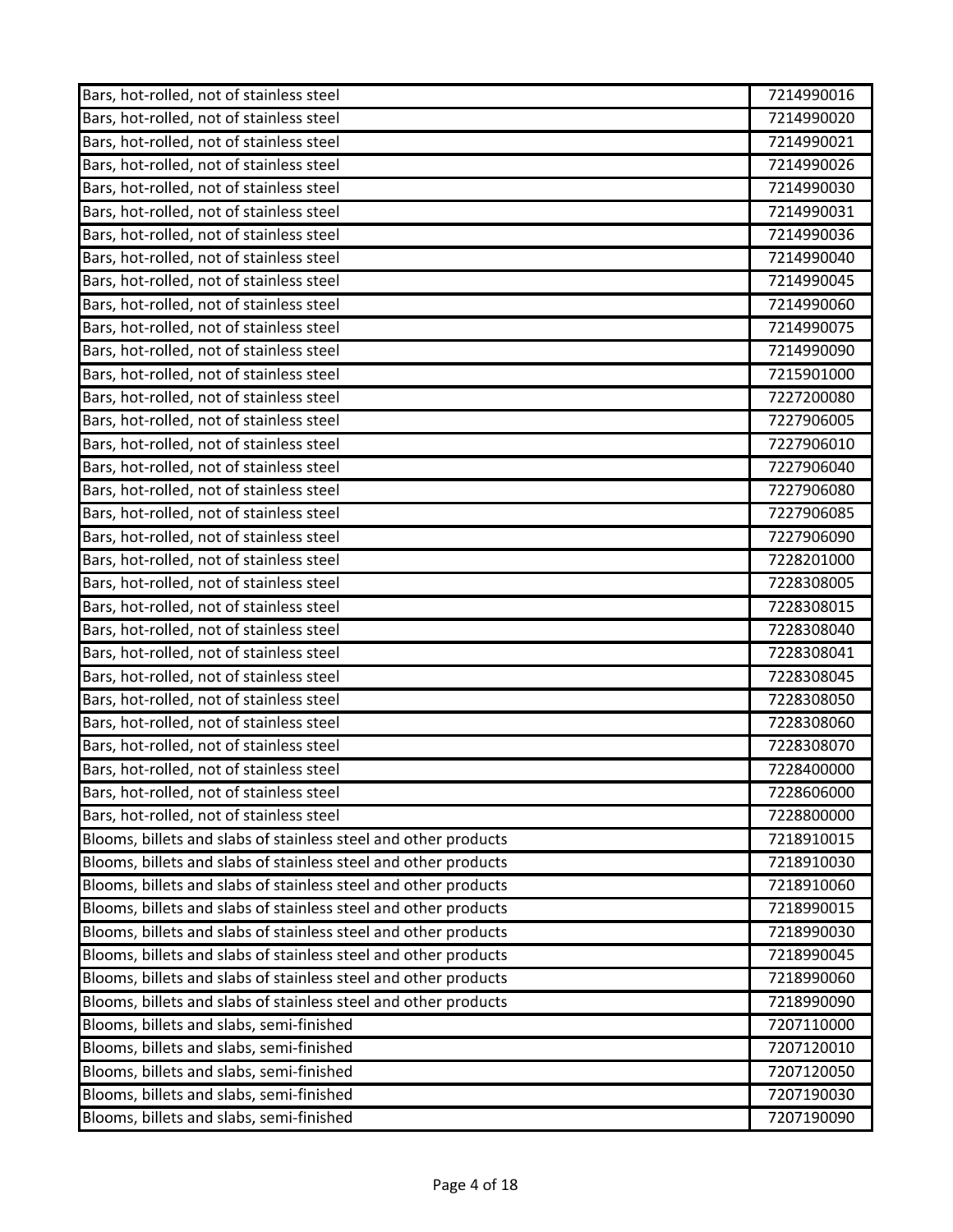| Blooms, billets and slabs, semi-finished       | 7207200025 |
|------------------------------------------------|------------|
| Blooms, billets and slabs, semi-finished       | 7207200045 |
| Blooms, billets and slabs, semi-finished       | 7207200075 |
| Blooms, billets and slabs, semi-finished       | 7207200090 |
| Blooms, billets and slabs, semi-finished       | 7224900005 |
| Blooms, billets and slabs, semi-finished       | 7224900045 |
| Blooms, billets and slabs, semi-finished       | 7224900055 |
| Blooms, billets and slabs, semi-finished       | 7224900065 |
| Blooms, billets and slabs, semi-finished       | 7224900075 |
| Cold-rolled black plate                        | 7209182510 |
| Cold-rolled black plate                        | 7209182520 |
| Cold-rolled black plate                        | 7209182580 |
| Cold-rolled black plate                        | 7209182585 |
| Cold-rolled plate of stainless steel, in coils | 7219310010 |
| Cold-rolled sheet of stainless steel           | 7219320005 |
| Cold-rolled sheet of stainless steel           | 7219320020 |
| Cold-rolled sheet of stainless steel           | 7219320025 |
| Cold-rolled sheet of stainless steel           | 7219320035 |
| Cold-rolled sheet of stainless steel           | 7219320036 |
| Cold-rolled sheet of stainless steel           | 7219320038 |
| Cold-rolled sheet of stainless steel           | 7219320042 |
| Cold-rolled sheet of stainless steel           | 7219320044 |
| Cold-rolled sheet of stainless steel           | 7219320045 |
| Cold-rolled sheet of stainless steel           | 7219320060 |
| Cold-rolled sheet of stainless steel           | 7219330005 |
| Cold-rolled sheet of stainless steel           | 7219330020 |
| Cold-rolled sheet of stainless steel           | 7219330025 |
| Cold-rolled sheet of stainless steel           | 7219330035 |
| Cold-rolled sheet of stainless steel           | 7219330036 |
| Cold-rolled sheet of stainless steel           | 7219330038 |
| Cold-rolled sheet of stainless steel           | 7219330042 |
| Cold-rolled sheet of stainless steel           | 7219330044 |
| Cold-rolled sheet of stainless steel           | 7219330045 |
| Cold-rolled sheet of stainless steel           | 7219330070 |
| Cold-rolled sheet of stainless steel           | 7219330080 |
| Cold-rolled sheet of stainless steel           | 7219340005 |
| Cold-rolled sheet of stainless steel           | 7219340020 |
| Cold-rolled sheet of stainless steel           | 7219340025 |
| Cold-rolled sheet of stainless steel           | 7219340030 |
| Cold-rolled sheet of stainless steel           | 7219340035 |
| Cold-rolled sheet of stainless steel           | 7219340050 |
| Cold-rolled sheet of stainless steel           | 7219350005 |
| Cold-rolled sheet of stainless steel           | 7219350015 |
| Cold-rolled sheet of stainless steel           | 7219350030 |
| Cold-rolled sheet of stainless steel           | 7219350035 |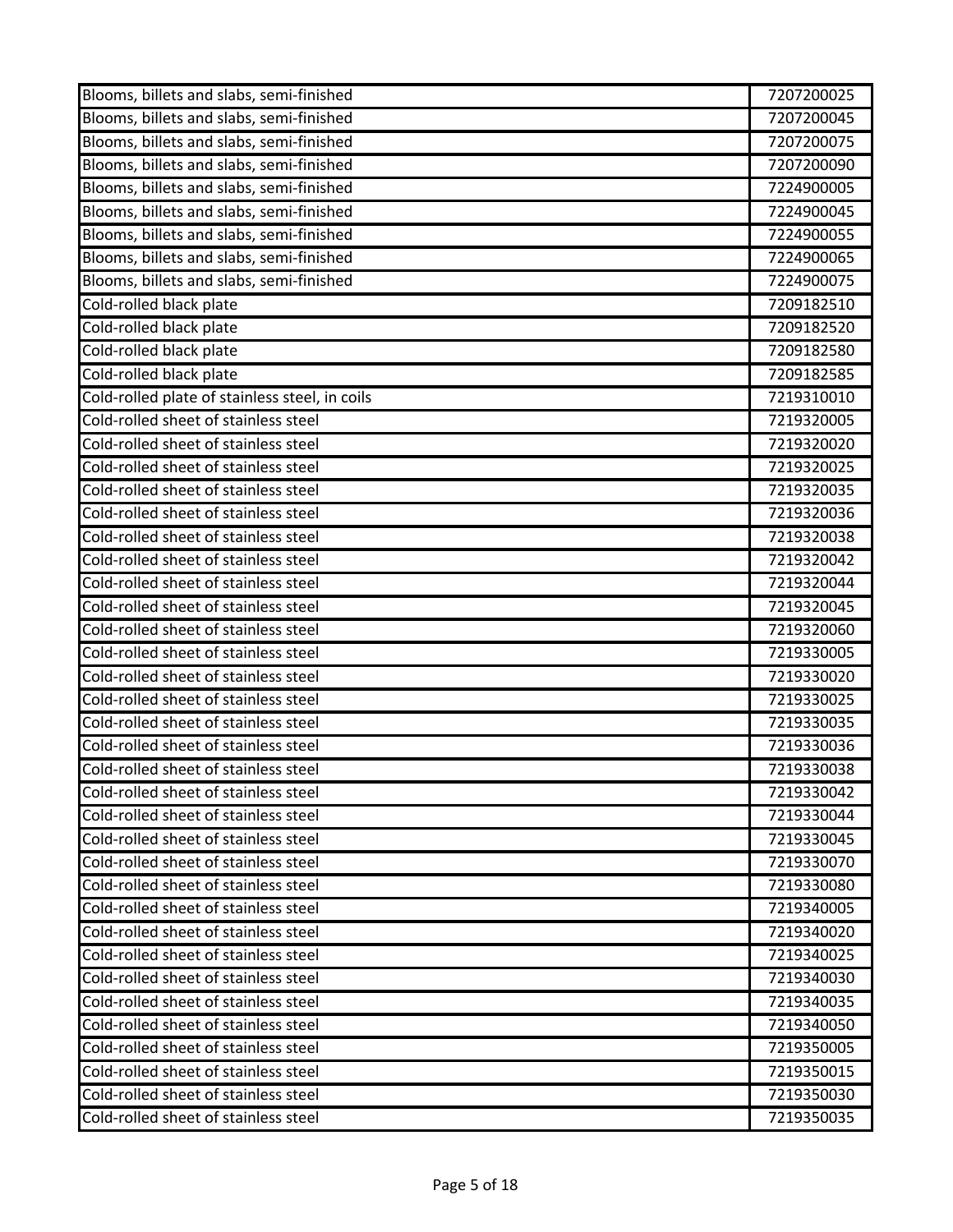| Cold-rolled sheet of stainless steel  | 7219350050 |
|---------------------------------------|------------|
| Cold-rolled sheet of stainless steel  | 7219900010 |
| Cold-rolled sheet of stainless steel  | 7219900020 |
| Cold-rolled sheet of stainless steel  | 7219900025 |
| Cold-rolled sheet of stainless steel  | 7219900060 |
| Cold-rolled sheet of stainless steel  | 7219900080 |
| Cold-rolled sheet, and other products | 7209150000 |
| Cold-rolled sheet, and other products | 7209160030 |
| Cold-rolled sheet, and other products | 7209160040 |
| Cold-rolled sheet, and other products | 7209160045 |
| Cold-rolled sheet, and other products | 7209160060 |
| Cold-rolled sheet, and other products | 7209160070 |
| Cold-rolled sheet, and other products | 7209160091 |
| Cold-rolled sheet, and other products | 7209170030 |
| Cold-rolled sheet, and other products | 7209170040 |
| Cold-rolled sheet, and other products | 7209170045 |
| Cold-rolled sheet, and other products | 7209170060 |
| Cold-rolled sheet, and other products | 7209170070 |
| Cold-rolled sheet, and other products | 7209170091 |
| Cold-rolled sheet, and other products | 7209181530 |
| Cold-rolled sheet, and other products | 7209181560 |
| Cold-rolled sheet, and other products | 7209186020 |
| Cold-rolled sheet, and other products | 7209186090 |
| Cold-rolled sheet, and other products | 7209250000 |
| Cold-rolled sheet, and other products | 7209260000 |
| Cold-rolled sheet, and other products | 7209270000 |
| Cold-rolled sheet, and other products | 7209280000 |
| Cold-rolled sheet, and other products | 7209900000 |
| Cold-rolled sheet, and other products | 7210703000 |
| Cold-rolled sheet, and other products | 7225507000 |
| Cold-rolled sheet, and other products | 7225508010 |
| Cold-rolled sheet, and other products | 7225508080 |
| Cold-rolled sheet, and other products | 7225508085 |
| Cold-rolled sheet, and other products | 7225990010 |
| Cold-rolled sheet, and other products | 7225990090 |
| Cold-rolled strip of stainless steel  | 7220201010 |
| Cold-rolled strip of stainless steel  | 7220201015 |
| Cold-rolled strip of stainless steel  | 7220201060 |
| Cold-rolled strip of stainless steel  | 7220201080 |
| Cold-rolled strip of stainless steel  | 7220206005 |
| Cold-rolled strip of stainless steel  | 7220206010 |
| Cold-rolled strip of stainless steel  | 7220206015 |
| Cold-rolled strip of stainless steel  | 7220206060 |
| Cold-rolled strip of stainless steel  | 7220206080 |
| Cold-rolled strip of stainless steel  | 7220207005 |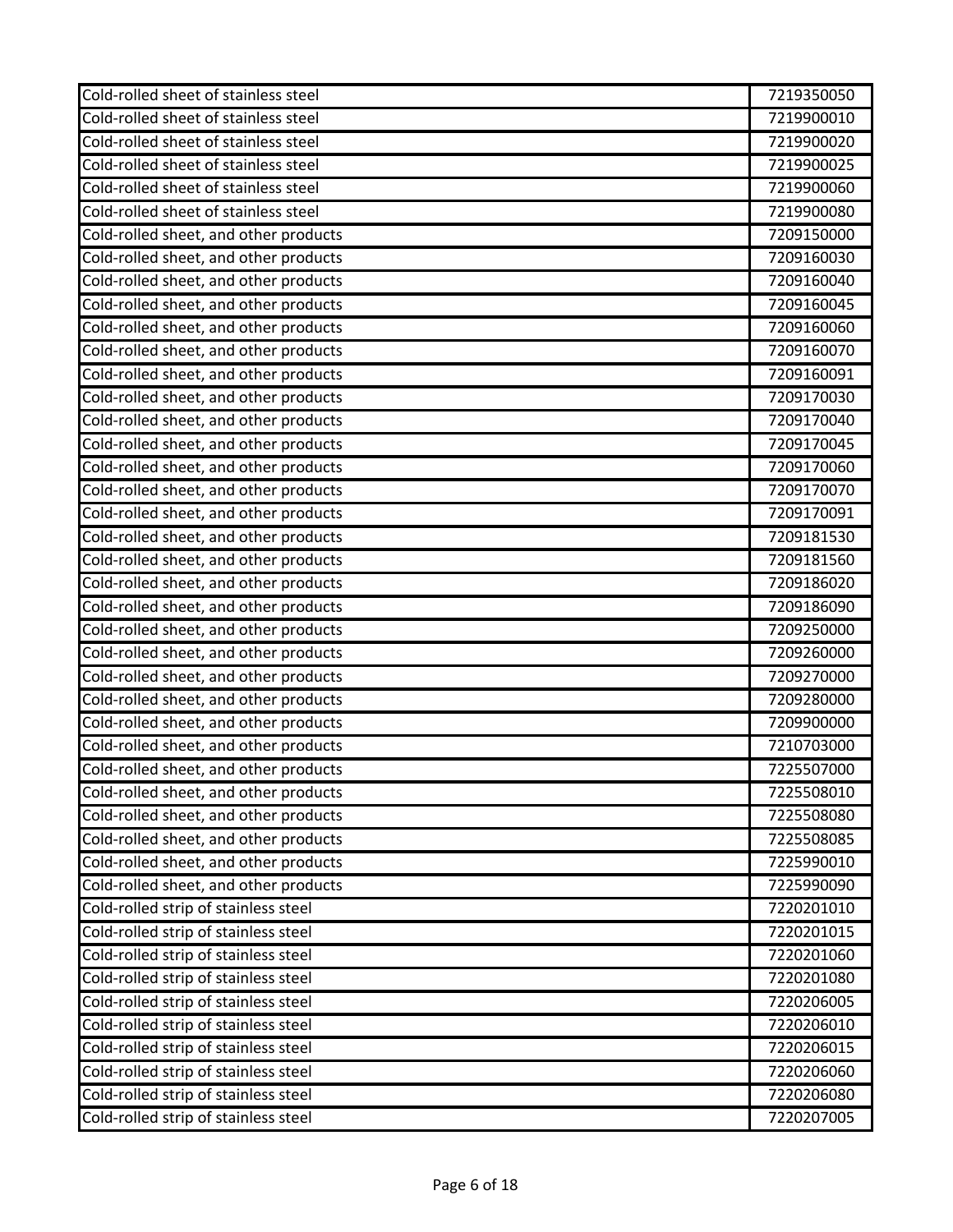| Cold-rolled strip of stainless steel    | 7220207010 |
|-----------------------------------------|------------|
| Cold-rolled strip of stainless steel    | 7220207015 |
| Cold-rolled strip of stainless steel    | 7220207060 |
| Cold-rolled strip of stainless steel    | 7220207080 |
| Cold-rolled strip of stainless steel    | 7220208000 |
| Cold-rolled strip of stainless steel    | 7220209030 |
| Cold-rolled strip of stainless steel    | 7220209060 |
| Cold-rolled strip of stainless steel    | 7220900010 |
| Cold-rolled strip of stainless steel    | 7220900015 |
| Cold-rolled strip of stainless steel    | 7220900060 |
| Cold-rolled strip of stainless steel    | 7220900080 |
| Cold-rolled strip, and other products   | 7211231500 |
| Cold-rolled strip, and other products   | 7211232000 |
| Cold-rolled strip, and other products   | 7211233000 |
| Cold-rolled strip, and other products   | 7211234500 |
| Cold-rolled strip, and other products   | 7211236030 |
| Cold-rolled strip, and other products   | 7211236060 |
| Cold-rolled strip, and other products   | 7211236085 |
| Cold-rolled strip, and other products   | 7211236090 |
| Cold-rolled strip, and other products   | 7211292030 |
| Cold-rolled strip, and other products   | 7211292090 |
| Cold-rolled strip, and other products   | 7211294500 |
| Cold-rolled strip, and other products   | 7211296030 |
| Cold-rolled strip, and other products   | 7211296080 |
| Cold-rolled strip, and other products   | 7211900000 |
| Cold-rolled strip, and other products   | 7212401000 |
| Cold-rolled strip, and other products   | 7212405000 |
| Cold-rolled strip, and other products   | 7226925000 |
| Cold-rolled strip, and other products   | 7226927005 |
| Cold-rolled strip, and other products   | 7226927050 |
| Cold-rolled strip, and other products   | 7226928005 |
| Cold-rolled strip, and other products   | 7226928050 |
| Cold-rolled strip, and other products   | 7226990180 |
| Flat-rolled products of stainless steel | 7219210005 |
| Flat-rolled products of stainless steel | 7219210020 |
| Flat-rolled products of stainless steel | 7219210040 |
| Flat-rolled products of stainless steel | 7219210060 |
| Flat-rolled products of stainless steel | 7219220005 |
| Flat-rolled products of stainless steel | 7219220015 |
| Flat-rolled products of stainless steel | 7219220020 |
| Flat-rolled products of stainless steel | 7219220025 |
| Flat-rolled products of stainless steel | 7219220035 |
| Flat-rolled products of stainless steel | 7219220040 |
| Flat-rolled products of stainless steel | 7219220045 |
| Flat-rolled products of stainless steel | 7219220070 |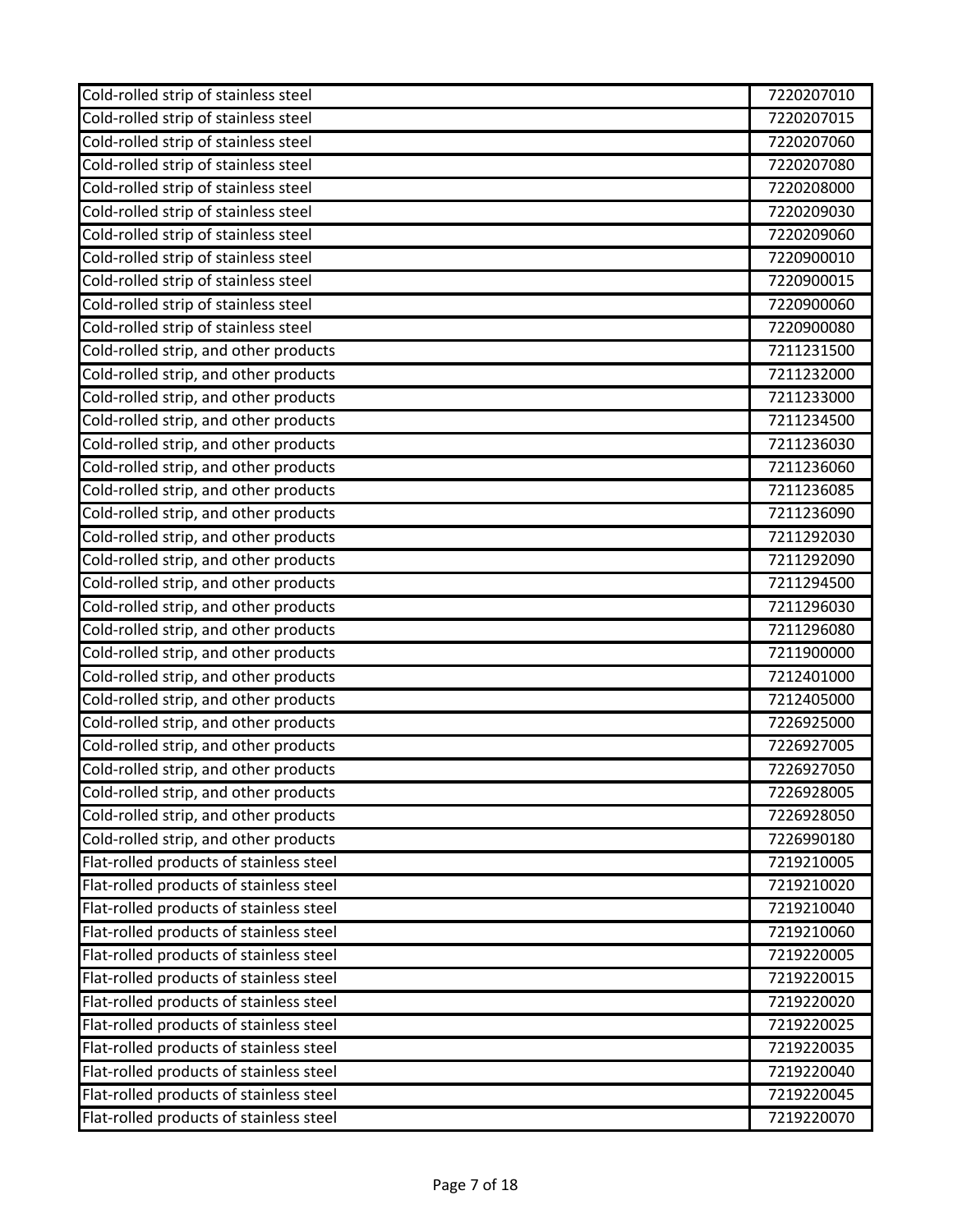| Flat-rolled products of stainless steel                            | 7219220075 |
|--------------------------------------------------------------------|------------|
| Flat-rolled products of stainless steel                            | 7219220080 |
| Flat-rolled products of stainless steel                            | 7219310050 |
| Flat-rolled products of stainless steel                            | 7220110000 |
| Flat-rolled products, coated                                       | 7210200000 |
| Flat-rolled products, coated                                       | 7210610000 |
| Flat-rolled products, coated                                       | 7210690000 |
| Flat-rolled products, coated                                       | 7210706090 |
| Flat-rolled products, coated                                       | 7210906000 |
| Flat-rolled products, coated                                       | 7210909000 |
| Flat-rolled products, coated                                       | 7212500000 |
| Flat-rolled products, coated                                       | 7212600000 |
| Flat-rolled products, hot-dipped                                   | 7210410000 |
| Flat-rolled products, hot-dipped                                   | 7210490030 |
| Flat-rolled products, hot-dipped                                   | 7210490040 |
| Flat-rolled products, hot-dipped                                   | 7210490045 |
| Flat-rolled products, hot-dipped                                   | 7210490091 |
| Flat-rolled products, hot-dipped                                   | 7210490095 |
| Flat-rolled products, hot-dipped                                   | 7210706060 |
| Flat-rolled products, hot-dipped                                   | 7212301030 |
| Flat-rolled products, hot-dipped                                   | 7212301090 |
| Flat-rolled products, hot-dipped                                   | 7212303000 |
| Flat-rolled products, hot-dipped                                   | 7212305000 |
| Flat-rolled products, hot-dipped                                   | 7225920000 |
| Flat-rolled products, hot-dipped                                   | 7226990130 |
| Hot-rolled plate of stainless steel, in coils, and other products, | 7219110030 |
| Hot-rolled plate of stainless steel, in coils, and other products, | 7219110060 |
| Hot-rolled plate of stainless steel, in coils, and other products, | 7219120002 |
| Hot-rolled plate of stainless steel, in coils, and other products, | 7219120006 |
| Hot-rolled plate of stainless steel, in coils, and other products, | 7219120021 |
| Hot-rolled plate of stainless steel, in coils, and other products, | 7219120026 |
| Hot-rolled plate of stainless steel, in coils, and other products, | 7219120051 |
| Hot-rolled plate of stainless steel, in coils, and other products, | 7219120056 |
| Hot-rolled plate of stainless steel, in coils, and other products, | 7219120066 |
| Hot-rolled plate of stainless steel, in coils, and other products, | 7219120071 |
| Hot-rolled plate of stainless steel, in coils, and other products, | 7219120081 |
| Hot-rolled plate, in coils                                         | 7208101500 |
| Hot-rolled plate, in coils                                         | 7208103000 |
| Hot-rolled plate, in coils                                         | 7208253000 |
| Hot-rolled plate, in coils                                         | 7208256000 |
| Hot-rolled plate, in coils                                         | 7208360030 |
| Hot-rolled plate, in coils                                         | 7208360060 |
| Hot-rolled plate, in coils                                         | 7208370030 |
| Hot-rolled plate, in coils                                         | 7208370060 |
| Hot-rolled plate, in coils                                         | 7211140090 |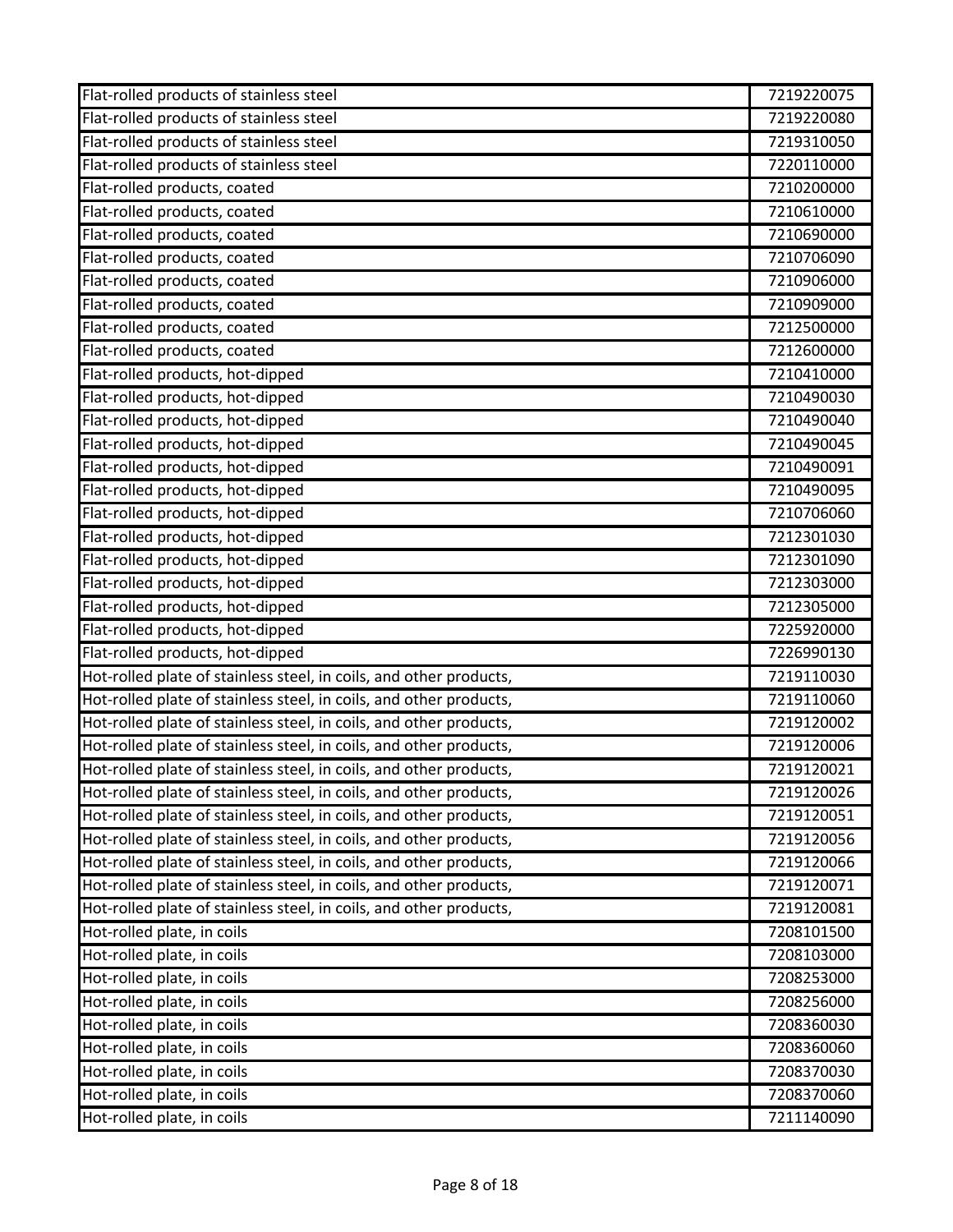| Hot-rolled plate, in coils          | 7225303005 |
|-------------------------------------|------------|
| Hot-rolled plate, in coils          | 7225303050 |
| Hot-rolled sheet                    | 7208106000 |
| Hot-rolled sheet                    | 7208260030 |
| Hot-rolled sheet                    | 7208260060 |
| Hot-rolled sheet                    | 7208270030 |
| Hot-rolled sheet                    | 7208270040 |
| Hot-rolled sheet                    | 7208270045 |
| Hot-rolled sheet                    | 7208270060 |
| Hot-rolled sheet                    | 7208380015 |
| Hot-rolled sheet                    | 7208380030 |
| Hot-rolled sheet                    | 7208380090 |
| Hot-rolled sheet                    | 7208390015 |
| Hot-rolled sheet                    | 7208390020 |
| Hot-rolled sheet                    | 7208390025 |
| Hot-rolled sheet                    | 7208390030 |
| Hot-rolled sheet                    | 7208390090 |
| Hot-rolled sheet                    | 7208406030 |
| Hot-rolled sheet                    | 7208406060 |
| Hot-rolled sheet                    | 7208530000 |
| Hot-rolled sheet                    | 7208540000 |
| Hot-rolled sheet                    | 7208900000 |
| Hot-rolled sheet                    | 7225307000 |
| Hot-rolled sheet                    | 7225407000 |
| Hot-rolled sheet of stainless steel | 7219130002 |
| Hot-rolled sheet of stainless steel | 7219130031 |
| Hot-rolled sheet of stainless steel | 7219130051 |
| Hot-rolled sheet of stainless steel | 7219130071 |
| Hot-rolled sheet of stainless steel | 7219130081 |
| Hot-rolled sheet of stainless steel | 7219140030 |
| Hot-rolled sheet of stainless steel | 7219140065 |
| Hot-rolled sheet of stainless steel | 7219140090 |
| Hot-rolled sheet of stainless steel | 7219230030 |
| Hot-rolled sheet of stainless steel | 7219230060 |
| Hot-rolled sheet of stainless steel | 7219240030 |
| Hot-rolled sheet of stainless steel | 7219240060 |
| Hot-rolled strip                    | 7211191500 |
| Hot-rolled strip                    | 7211192000 |
| Hot-rolled strip                    | 7211193000 |
| Hot-rolled strip                    | 7211194500 |
| Hot-rolled strip                    | 7211196000 |
| Hot-rolled strip                    | 7211197530 |
| Hot-rolled strip                    | 7211197560 |
| Hot-rolled strip                    | 7211197590 |
| Hot-rolled strip                    | 7226917000 |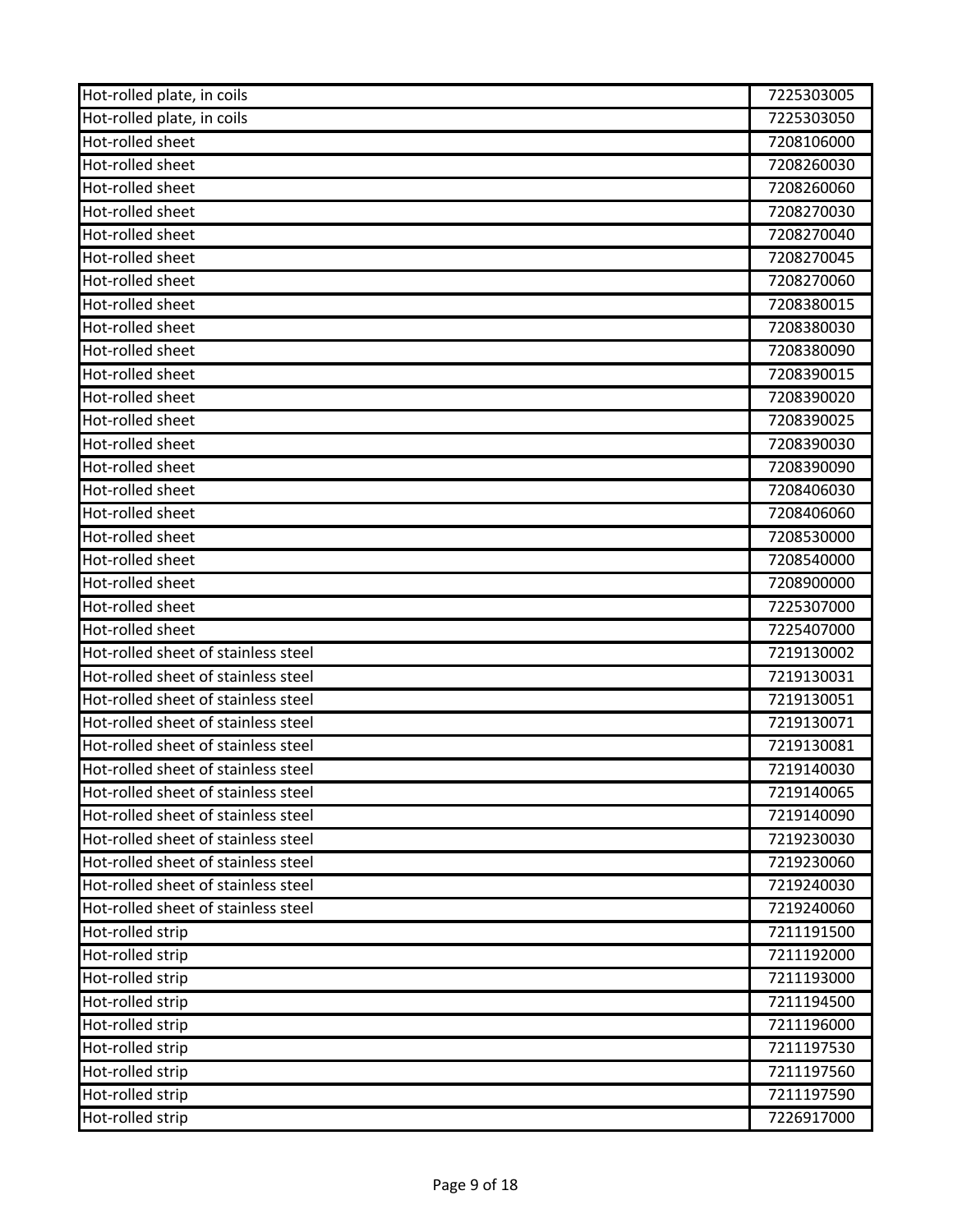| Hot-rolled strip                                       | 7226918000 |
|--------------------------------------------------------|------------|
| Hot-rolled strip of stainless steel and other products | 7220121000 |
| Hot-rolled strip of stainless steel and other products | 7220125000 |
| Ingot and other primary forms of stainless steel       | 7218100000 |
| Ingots                                                 | 7206100000 |
| Ingots                                                 | 7206900000 |
| Ingots                                                 | 7224100005 |
| Ingots                                                 | 7224100075 |
| Line pipe exceeding 406.4 mm in outside diameter       | 7304191080 |
| Line pipe exceeding 406.4 mm in outside diameter       | 7304195080 |
| Line pipe exceeding 406.4 mm in outside diameter       | 7305111030 |
| Line pipe exceeding 406.4 mm in outside diameter       | 7305111060 |
| Line pipe exceeding 406.4 mm in outside diameter       | 7305115000 |
| Line pipe exceeding 406.4 mm in outside diameter       | 7305121030 |
| Line pipe exceeding 406.4 mm in outside diameter       | 7305121060 |
| Line pipe exceeding 406.4 mm in outside diameter       | 7305125000 |
| Line pipe exceeding 406.4 mm in outside diameter       | 7305191030 |
| Line pipe exceeding 406.4 mm in outside diameter       | 7305191060 |
| Line pipe exceeding 406.4 mm in outside diameter       | 7305195000 |
| Line pipe not exceeding 406.4 mm in outside diameter   | 7304191020 |
| Line pipe not exceeding 406.4 mm in outside diameter   | 7304191030 |
| Line pipe not exceeding 406.4 mm in outside diameter   | 7304191045 |
| Line pipe not exceeding 406.4 mm in outside diameter   | 7304191060 |
| Line pipe not exceeding 406.4 mm in outside diameter   | 7304195020 |
| Line pipe not exceeding 406.4 mm in outside diameter   | 7304195050 |
| Line pipe not exceeding 406.4 mm in outside diameter   | 7306191010 |
| Line pipe not exceeding 406.4 mm in outside diameter   | 7306195110 |
| Line pipe of stainless steel                           | 7304110020 |
| Line pipe of stainless steel                           | 7304110050 |
| Line pipe of stainless steel                           | 7304110080 |
| Line pipe of stainless steel                           | 7306110010 |
| Line pipe of stainless steel                           | 7306110050 |
| Mechanical tubing and other products                   | 7304313000 |
| Mechanical tubing and other products                   | 7304316050 |
| Mechanical tubing and other products                   | 7304390028 |
| Mechanical tubing and other products                   | 7304390032 |
| Mechanical tubing and other products                   | 7304390040 |
| Mechanical tubing and other products                   | 7304390044 |
| Mechanical tubing and other products                   | 7304390052 |
| Mechanical tubing and other products                   | 7304390056 |
| Mechanical tubing and other products                   | 7304390068 |
| Mechanical tubing and other products                   | 7304390072 |
| Mechanical tubing and other products                   | 7304511000 |
| Mechanical tubing and other products                   | 7304515060 |
| Mechanical tubing and other products                   | 7304591000 |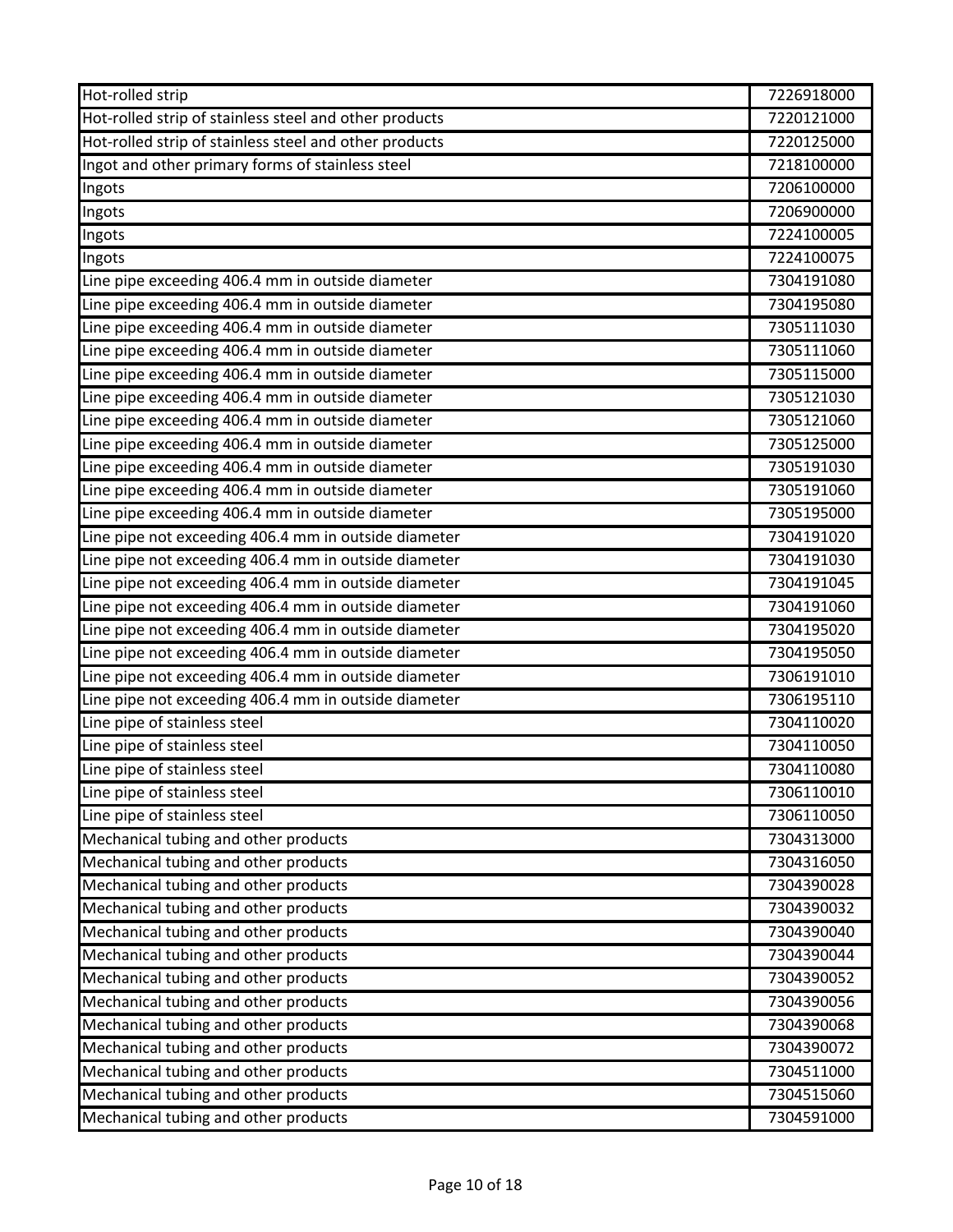| Mechanical tubing and other products | 7304596000 |
|--------------------------------------|------------|
| Mechanical tubing and other products | 7304598020 |
| Mechanical tubing and other products | 7304598025 |
| Mechanical tubing and other products | 7304598035 |
| Mechanical tubing and other products | 7304598040 |
| Mechanical tubing and other products | 7304598050 |
| Mechanical tubing and other products | 7304598055 |
| Mechanical tubing and other products | 7304598065 |
| Mechanical tubing and other products | 7304598070 |
| Mechanical tubing and other products | 7304905000 |
| Mechanical tubing and other products | 7304907000 |
| Mechanical tubing and other products | 7306301000 |
| Mechanical tubing and other products | 7306305015 |
| Mechanical tubing and other products | 7306305020 |
| Mechanical tubing and other products | 7306305035 |
| Mechanical tubing and other products | 7306501000 |
| Mechanical tubing and other products | 7306505030 |
| Mechanical tubing and other products | 7306505050 |
| Mechanical tubing and other products | 7306505070 |
| Mechanical tubing and other products | 7306615000 |
| Mechanical tubing and other products | 7306617060 |
| Mechanical tubing and other products | 7306695000 |
| Mechanical tubing and other products | 7306697060 |
| Nonumerated railroad goods           | 7302400000 |
| Nonumerated railroad goods           | 7302901000 |
| Nonumerated railroad goods           | 7302909000 |
| Oil country pipe and tube goods      | 7304233000 |
| Oil country pipe and tube goods      | 7304236030 |
| Oil country pipe and tube goods      | 7304236045 |
| Oil country pipe and tube goods      | 7304236060 |
| Oil country pipe and tube goods      | 7304291010 |
| Oil country pipe and tube goods      | 7304291020 |
| Oil country pipe and tube goods      | 7304291030 |
| Oil country pipe and tube goods      | 7304291040 |
| Oil country pipe and tube goods      | 7304291050 |
| Oil country pipe and tube goods      | 7304291060 |
| Oil country pipe and tube goods      | 7304291080 |
| Oil country pipe and tube goods      | 7304292010 |
| Oil country pipe and tube goods      | 7304292020 |
| Oil country pipe and tube goods      | 7304292030 |
| Oil country pipe and tube goods      | 7304292040 |
| Oil country pipe and tube goods      | 7304292050 |
| Oil country pipe and tube goods      | 7304292060 |
| Oil country pipe and tube goods      | 7304292080 |
| Oil country pipe and tube goods      | 7304293110 |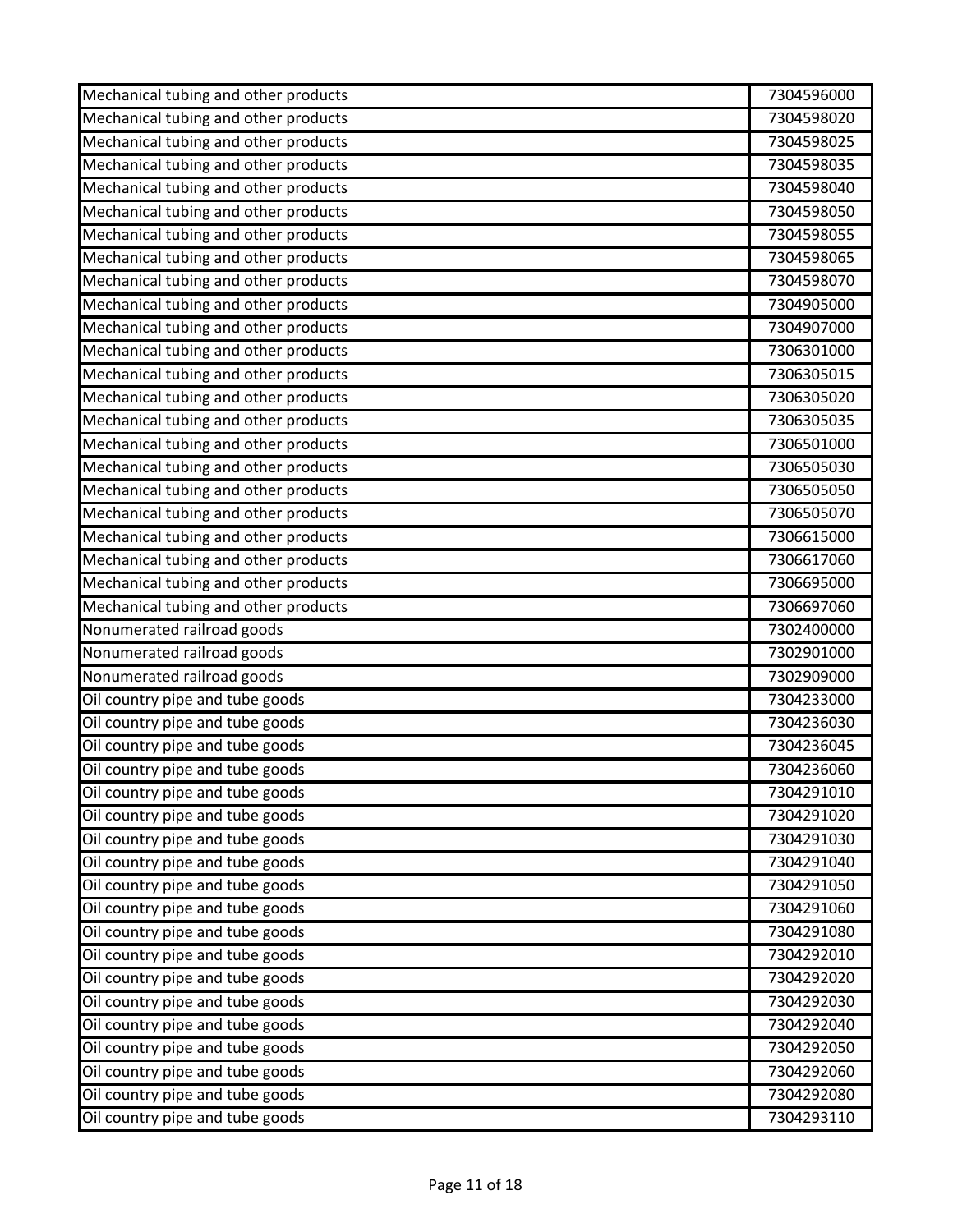| Oil country pipe and tube goods                                       | 7304293120 |
|-----------------------------------------------------------------------|------------|
| Oil country pipe and tube goods                                       | 7304293130 |
| Oil country pipe and tube goods                                       | 7304293140 |
| Oil country pipe and tube goods                                       | 7304293150 |
| Oil country pipe and tube goods                                       | 7304293160 |
| Oil country pipe and tube goods                                       | 7304293180 |
| Oil country pipe and tube goods                                       | 7304294110 |
| Oil country pipe and tube goods                                       | 7304294120 |
| Oil country pipe and tube goods                                       | 7304294130 |
| Oil country pipe and tube goods                                       | 7304294140 |
| Oil country pipe and tube goods                                       | 7304294150 |
| Oil country pipe and tube goods                                       | 7304294160 |
| Oil country pipe and tube goods                                       | 7304294180 |
| Oil country pipe and tube goods                                       | 7304295015 |
| Oil country pipe and tube goods                                       | 7304295030 |
| Oil country pipe and tube goods                                       | 7304295045 |
| Oil country pipe and tube goods                                       | 7304295060 |
| Oil country pipe and tube goods                                       | 7304295075 |
| Oil country pipe and tube goods                                       | 7304296115 |
| Oil country pipe and tube goods                                       | 7304296130 |
| Oil country pipe and tube goods                                       | 7304296145 |
| Oil country pipe and tube goods                                       | 7304296160 |
| Oil country pipe and tube goods                                       | 7304296175 |
| Oil country pipe and tube goods                                       | 7305202000 |
| Oil country pipe and tube goods                                       | 7305204000 |
| Oil country pipe and tube goods                                       | 7305206000 |
| Oil country pipe and tube goods                                       | 7305208000 |
| Oil country pipe and tube goods                                       | 7306291030 |
| Oil country pipe and tube goods                                       | 7306291090 |
| Oil country pipe and tube goods                                       | 7306292000 |
| Oil country pipe and tube goods                                       | 7306293100 |
| Oil country pipe and tube goods                                       | 7306294100 |
| Oil country pipe and tube goods                                       | 7306296010 |
| Oil country pipe and tube goods                                       | 7306296050 |
| Oil country pipe and tube goods                                       | 7306298110 |
| Oil country pipe and tube goods                                       | 7306298150 |
| Oil country pipe and tube goods of stainless steel and other products | 7304220030 |
| Oil country pipe and tube goods of stainless steel and other products | 7304220045 |
| Oil country pipe and tube goods of stainless steel and other products | 7304220060 |
| Oil country pipe and tube goods of stainless steel and other products | 7304243010 |
| Oil country pipe and tube goods of stainless steel and other products | 7304243020 |
| Oil country pipe and tube goods of stainless steel and other products | 7304243030 |
| Oil country pipe and tube goods of stainless steel and other products | 7304243040 |
| Oil country pipe and tube goods of stainless steel and other products | 7304243045 |
| Oil country pipe and tube goods of stainless steel and other products | 7304243050 |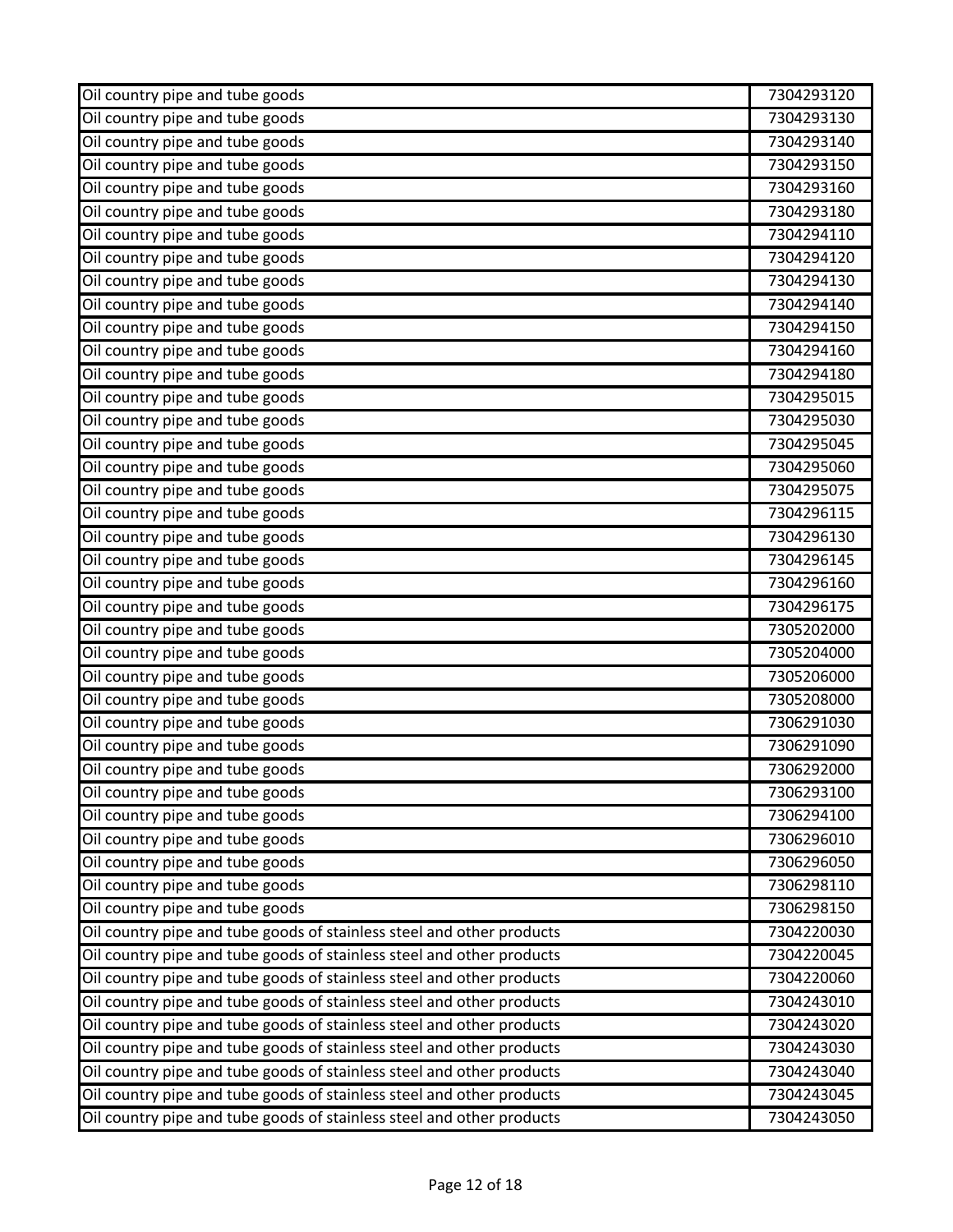| Oil country pipe and tube goods of stainless steel and other products | 7304243060 |
|-----------------------------------------------------------------------|------------|
| Oil country pipe and tube goods of stainless steel and other products | 7304243080 |
| Oil country pipe and tube goods of stainless steel and other products | 7304244010 |
| Oil country pipe and tube goods of stainless steel and other products | 7304244020 |
| Oil country pipe and tube goods of stainless steel and other products | 7304244030 |
| Oil country pipe and tube goods of stainless steel and other products | 7304244040 |
| Oil country pipe and tube goods of stainless steel and other products | 7304244050 |
| Oil country pipe and tube goods of stainless steel and other products | 7304244060 |
| Oil country pipe and tube goods of stainless steel and other products | 7304244080 |
| Oil country pipe and tube goods of stainless steel and other products | 7304246015 |
| Oil country pipe and tube goods of stainless steel and other products | 7304246030 |
| Oil country pipe and tube goods of stainless steel and other products | 7304246045 |
| Oil country pipe and tube goods of stainless steel and other products | 7304246060 |
| Oil country pipe and tube goods of stainless steel and other products | 7304246075 |
| Oil country pipe and tube goods of stainless steel and other products | 7306213000 |
| Oil country pipe and tube goods of stainless steel and other products | 7306214000 |
| Oil country pipe and tube goods of stainless steel and other products | 7306218010 |
| Oil country pipe and tube goods of stainless steel and other products | 7306218050 |
| Other line pipe                                                       | 7306191050 |
| Other line pipe                                                       | 7306195150 |
| Pipes and tubes of stainless steel                                    | 7304413005 |
| Pipes and tubes of stainless steel                                    | 7304413015 |
| Pipes and tubes of stainless steel                                    | 7304413045 |
| Pipes and tubes of stainless steel                                    | 7304416005 |
| Pipes and tubes of stainless steel                                    | 7304416015 |
| Pipes and tubes of stainless steel                                    | 7304416045 |
| Pipes and tubes of stainless steel                                    | 7304490005 |
| Pipes and tubes of stainless steel                                    | 7304490015 |
| Pipes and tubes of stainless steel                                    | 7304490045 |
| Pipes and tubes of stainless steel                                    | 7304490060 |
| Pipes and tubes of stainless steel                                    | 7305316010 |
| Pipes and tubes of stainless steel                                    | 7306401010 |
| Pipes and tubes of stainless steel                                    | 7306401015 |
| Pipes and tubes of stainless steel                                    | 7306401090 |
| Pipes and tubes of stainless steel                                    | 7306405005 |
| Pipes and tubes of stainless steel                                    | 7306405015 |
| Pipes and tubes of stainless steel                                    | 7306405040 |
| Pipes and tubes of stainless steel                                    | 7306405042 |
| Pipes and tubes of stainless steel                                    | 7306405044 |
| Pipes and tubes of stainless steel                                    | 7306405062 |
| Pipes and tubes of stainless steel                                    | 7306405064 |
| Pipes and tubes of stainless steel                                    | 7306405080 |
| Pipes and tubes of stainless steel                                    | 7306405085 |
| Pipes and tubes of stainless steel                                    | 7306405090 |
| Pipes and tubes of stainless steel                                    | 7306617030 |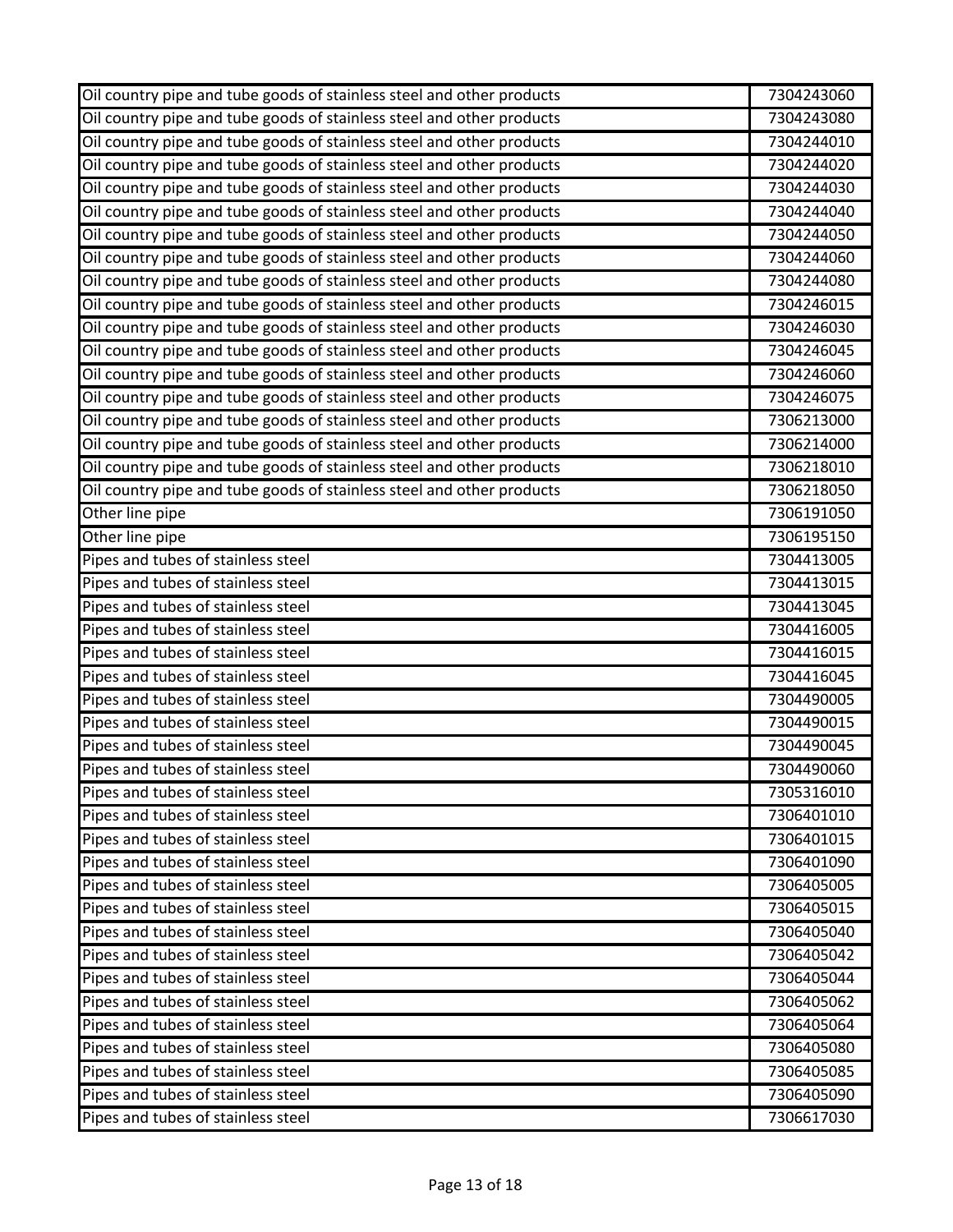| Pipes and tubes of stainless steel          | 7306697030 |
|---------------------------------------------|------------|
| Pipes and tubes, not specially provided for | 7304515005 |
| Pipes and tubes, not specially provided for | 7305901000 |
| Pipes and tubes, not specially provided for | 7305905000 |
| Pipes and tubes, not specially provided for | 7306901000 |
| Pipes and tubes, not specially provided for | 7306905000 |
| Plate in cut lengths                        | 7208403030 |
| Plate in cut lengths                        | 7208403060 |
| Plate in cut lengths                        | 7208510030 |
| Plate in cut lengths                        | 7208510045 |
| Plate in cut lengths                        | 7208510060 |
| Plate in cut lengths                        | 7208520000 |
| Plate in cut lengths                        | 7210901000 |
| Plate in cut lengths                        | 7211130000 |
| Plate in cut lengths                        | 7211140030 |
| Plate in cut lengths                        | 7211140045 |
| Plate in cut lengths                        | 7225403005 |
| Plate in cut lengths                        | 7225403050 |
| Plate in cut lengths                        | 7225506000 |
| Plate in cut lengths                        | 7226915000 |
| Pressure tubing and other products          | 7304316010 |
| Pressure tubing and other products          | 7304390002 |
| Pressure tubing and other products          | 7304390004 |
| Pressure tubing and other products          | 7304390006 |
| Pressure tubing and other products          | 7304390008 |
| Pressure tubing and other products          | 7304515015 |
| Pressure tubing and other products          | 7304515045 |
| Pressure tubing and other products          | 7304592030 |
| Pressure tubing and other products          | 7304592040 |
| Pressure tubing and other products          | 7304592045 |
| Pressure tubing and other products          | 7304592055 |
| Pressure tubing and other products          | 7304592060 |
| Pressure tubing and other products          | 7304592070 |
| Pressure tubing and other products          | 7304592080 |
| Pressure tubing and other products          | 7306305010 |
| Pressure tubing and other products          | 7306505010 |
| Products of tool steel and other products   | 7224100045 |
| Products of tool steel and other products   | 7224900015 |
| Products of tool steel and other products   | 7224900025 |
| Products of tool steel and other products   | 7224900035 |
| Products of tool steel and other products   | 7225301110 |
| Products of tool steel and other products   | 7225301180 |
| Products of tool steel and other products   | 7225305110 |
| Products of tool steel and other products   | 7225305130 |
| Products of tool steel and other products   | 7225305160 |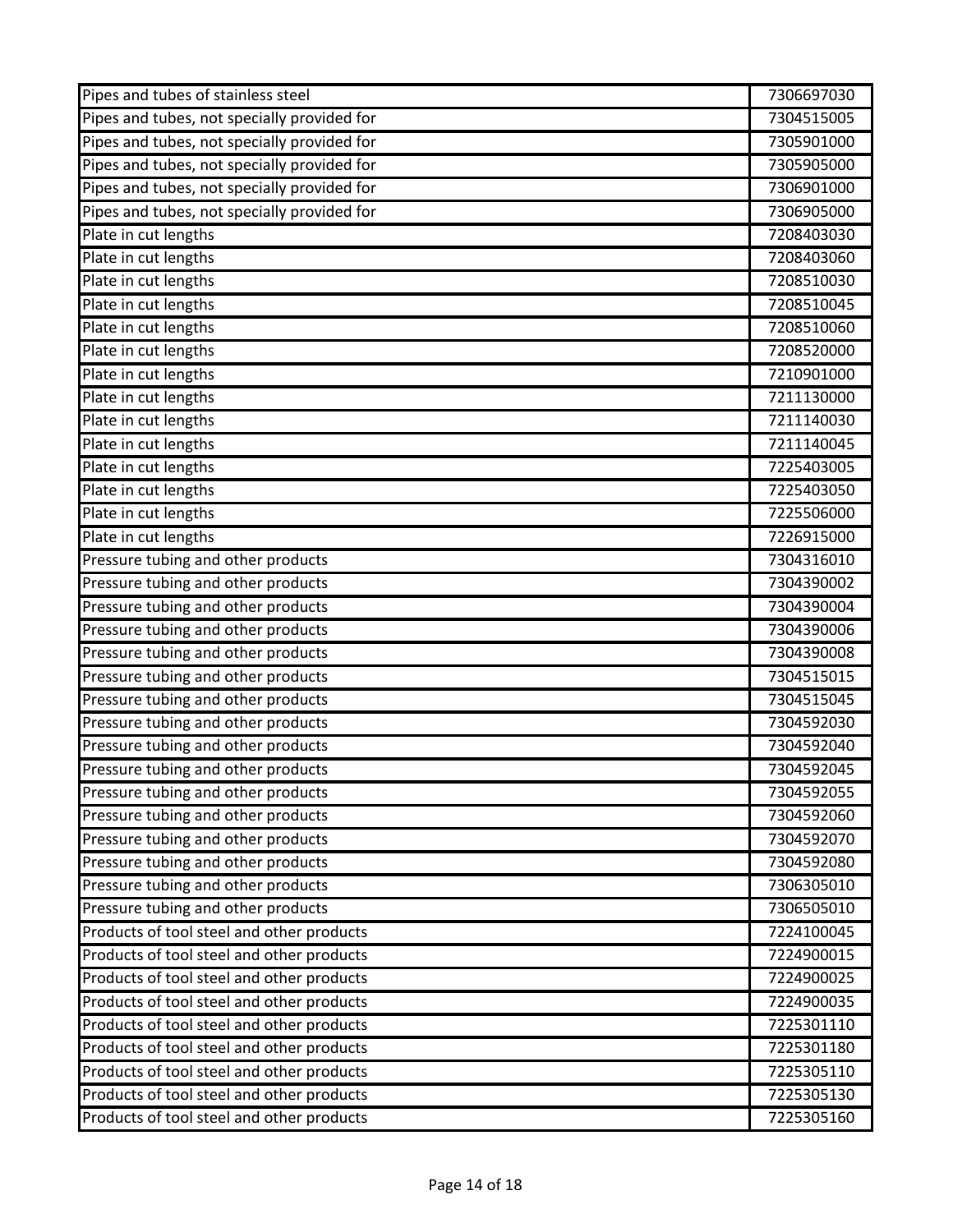| Products of tool steel and other products | 7225305180 |
|-------------------------------------------|------------|
| Products of tool steel and other products | 7225401110 |
| Products of tool steel and other products | 7225401180 |
| Products of tool steel and other products | 7225401190 |
| Products of tool steel and other products | 7225405110 |
| Products of tool steel and other products | 7225405130 |
| Products of tool steel and other products | 7225405160 |
| Products of tool steel and other products | 7225501110 |
| Products of tool steel and other products | 7225501130 |
| Products of tool steel and other products | 7225501160 |
| Products of tool steel and other products | 7226200000 |
| Products of tool steel and other products | 7226910500 |
| Products of tool steel and other products | 7226911530 |
| Products of tool steel and other products | 7226911560 |
| Products of tool steel and other products | 7226912530 |
| Products of tool steel and other products | 7226912560 |
| Products of tool steel and other products | 7226921030 |
| Products of tool steel and other products | 7226921060 |
| Products of tool steel and other products | 7226923030 |
| Products of tool steel and other products | 7226923060 |
| Products of tool steel and other products | 7227100000 |
| Products of tool steel and other products | 7227901030 |
| Products of tool steel and other products | 7227901060 |
| Products of tool steel and other products | 7227902030 |
| Products of tool steel and other products | 7227902060 |
| Products of tool steel and other products | 7228100010 |
| Products of tool steel and other products | 7228100030 |
| Products of tool steel and other products | 7228100060 |
| Products of tool steel and other products | 7228302000 |
| Products of tool steel and other products | 7228304000 |
| Products of tool steel and other products | 7228306000 |
| Products of tool steel and other products | 7228501010 |
| Products of tool steel and other products | 7228501020 |
| Products of tool steel and other products | 7228501040 |
| Products of tool steel and other products | 7228501060 |
| Products of tool steel and other products | 7228501080 |
| Products of tool steel and other products | 7228601030 |
| Products of tool steel and other products | 7228601060 |
| Products of tool steel and other products | 7229900500 |
| Rails known as "standard rails"           | 7302101010 |
| Rails known as "standard rails"           | 7302101035 |
| Rails known as "standard rails"           | 7302101065 |
| Rails known as "standard rails"           | 7302101075 |
| Rails known as "standard rails"           | 7302105020 |
| Rails known as "standard rails"           | 7302105040 |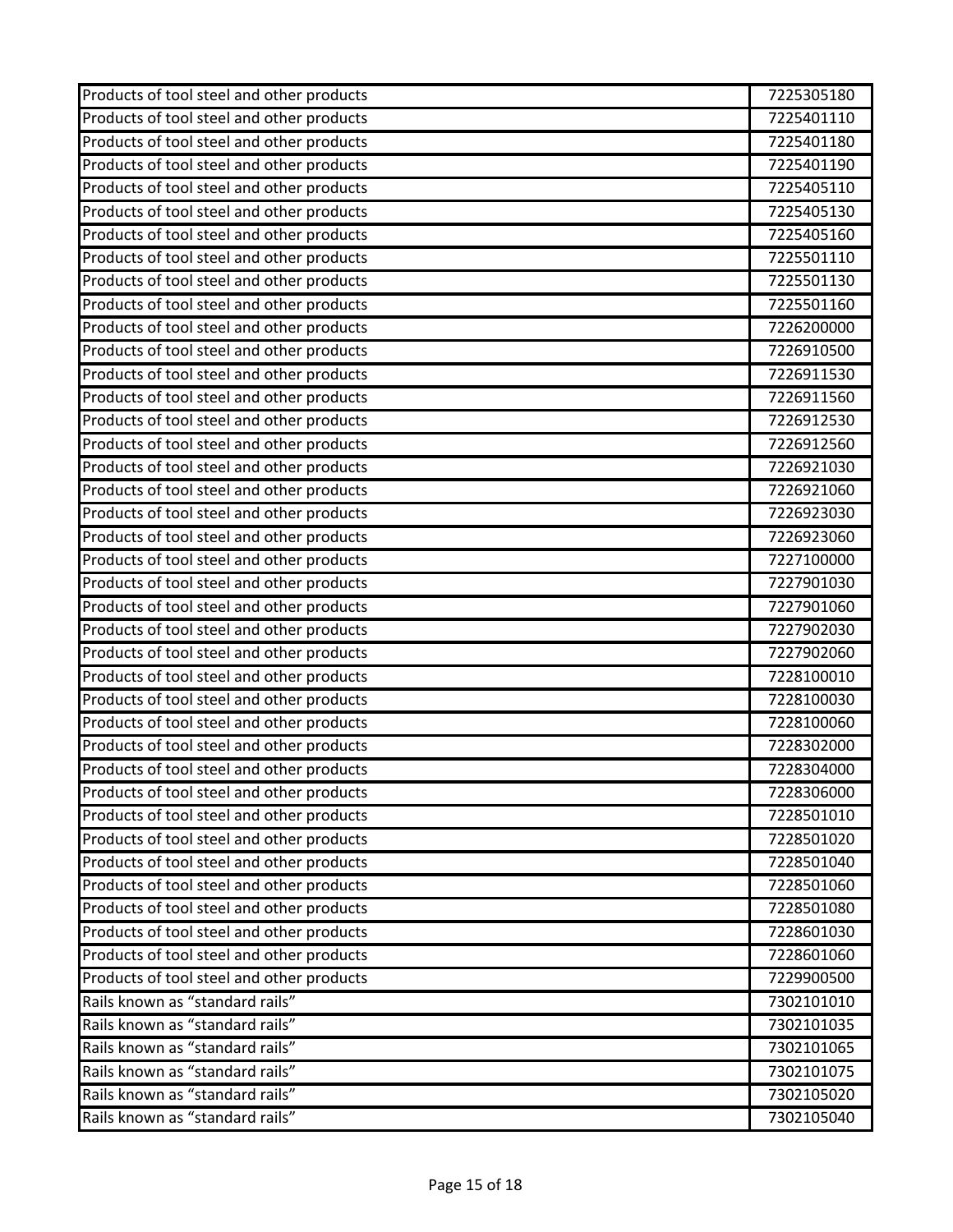| Rails known as "standard rails"                              | 7302105060 |
|--------------------------------------------------------------|------------|
| Rails other than those known as "standard rails"             | 7302101015 |
| Rails other than those known as "standard rails"             | 7302101025 |
| Rails other than those known as "standard rails"             | 7302101045 |
| Rails other than those known as "standard rails"             | 7302101055 |
| Reinforcing bars                                             | 7213100000 |
| Reinforcing bars                                             | 7214200000 |
| <b>Reinforcing bars</b>                                      | 7228308010 |
| Sheet piling                                                 | 7301100000 |
| Sheets and strip electrolytically coated or plated with zinc | 7210300030 |
| Sheets and strip electrolytically coated or plated with zinc | 7210300060 |
| Sheets and strip electrolytically coated or plated with zinc | 7210706030 |
| Sheets and strip electrolytically coated or plated with zinc | 7212200000 |
| Sheets and strip electrolytically coated or plated with zinc | 7225910000 |
| Sheets and strip electrolytically coated or plated with zinc | 7226990110 |
| Silicon electrical steel sheets and strip                    | 7225110000 |
| Silicon electrical steel sheets and strip                    | 7225190000 |
| Silicon electrical steel sheets and strip                    | 7226111000 |
| Silicon electrical steel sheets and strip                    | 7226119030 |
| Silicon electrical steel sheets and strip                    | 7226119060 |
| Silicon electrical steel sheets and strip                    | 7226191000 |
| Silicon electrical steel sheets and strip                    | 7226199000 |
| Standard pipe                                                | 7304390016 |
| Standard pipe                                                | 7304390020 |
| Standard pipe                                                | 7304390024 |
| Standard pipe                                                | 7304390036 |
| Standard pipe                                                | 7304390048 |
| Standard pipe                                                | 7304390062 |
| Standard pipe                                                | 7304390076 |
| Standard pipe                                                | 7304390080 |
| Standard pipe                                                | 7304598010 |
| Standard pipe                                                | 7304598015 |
| Standard pipe                                                | 7304598030 |
| Standard pipe                                                | 7304598045 |
| Standard pipe                                                | 7304598060 |
| Standard pipe                                                | 7304598080 |
| Standard pipe                                                | 7306305025 |
| Standard pipe                                                | 7306305028 |
| Standard pipe                                                | 7306305032 |
| Standard pipe                                                | 7306305040 |
| Standard pipe                                                | 7306305055 |
| Standard pipe                                                | 7306305085 |
| Standard pipe                                                | 7306305090 |
| Structural pipe and tube                                     | 7304901000 |
| Structural pipe and tube                                     | 7304903000 |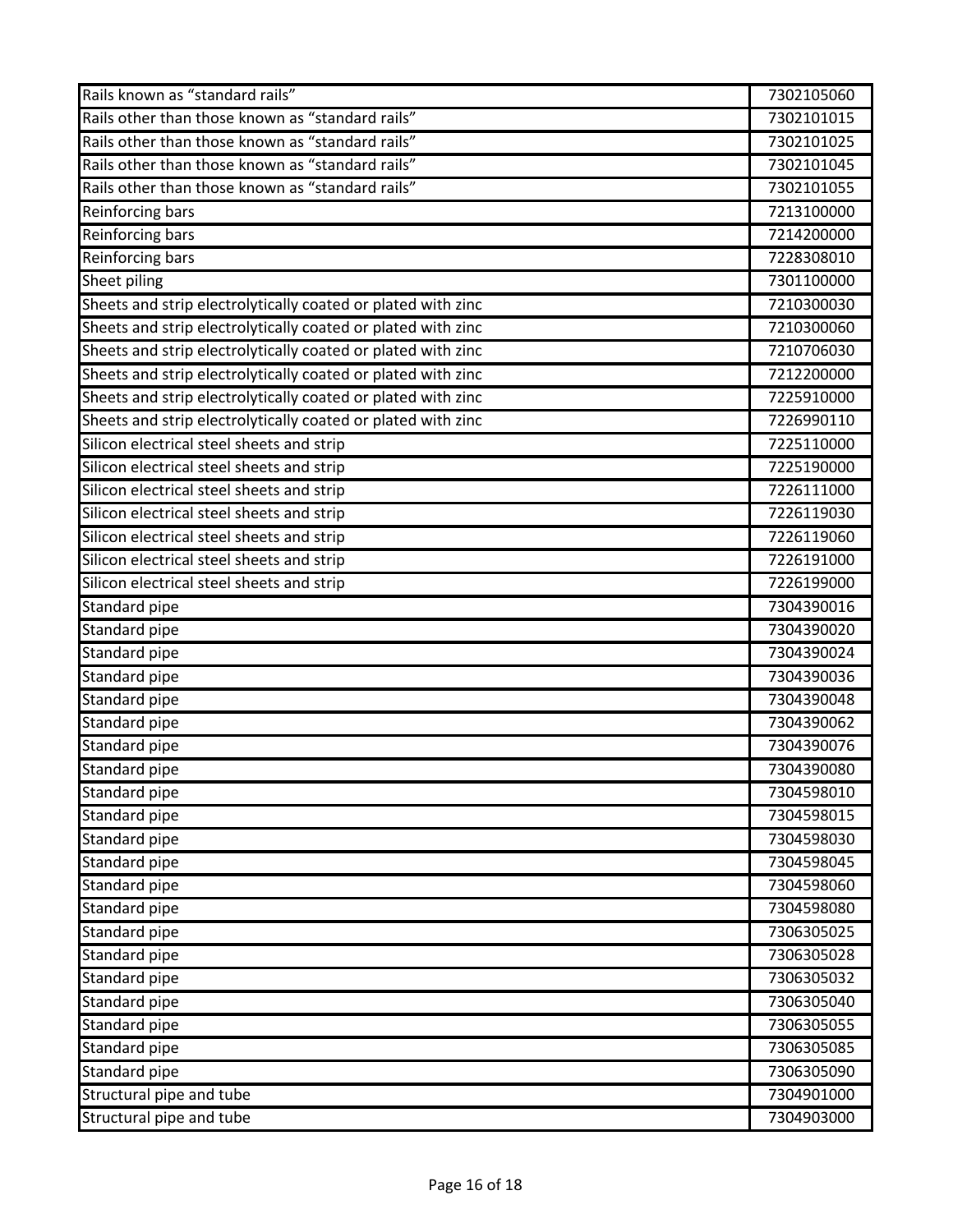| Structural pipe and tube                     | 7305312000 |
|----------------------------------------------|------------|
| Structural pipe and tube                     | 7305314000 |
| Structural pipe and tube                     | 7305316000 |
| Structural pipe and tube                     | 7305316090 |
| Structural pipe and tube                     | 7306303000 |
| Structural pipe and tube                     | 7306503000 |
| Structural pipe and tube                     | 7306611000 |
| Structural pipe and tube                     | 7306613000 |
| Structural pipe and tube                     | 7306691000 |
| Structural pipe and tube                     | 7306693000 |
| Tin plate                                    | 7210110000 |
| Tin plate                                    | 7210120000 |
| Tin plate                                    | 7212100000 |
| Tin-free steel                               | 7210500000 |
| Tin-free steel                               | 7210500020 |
| Tin-free steel                               | 7210500090 |
| Tubes or pipes for piling and other products | 7305391000 |
| Tubes or pipes for piling and other products | 7305395000 |
| Wire (other than of stainless steel)         | 7217101000 |
| Wire (other than of stainless steel)         | 7217102000 |
| Wire (other than of stainless steel)         | 7217103000 |
| Wire (other than of stainless steel)         | 7217104030 |
| Wire (other than of stainless steel)         | 7217104040 |
| Wire (other than of stainless steel)         | 7217104045 |
| Wire (other than of stainless steel)         | 7217104090 |
| Wire (other than of stainless steel)         | 7217105030 |
| Wire (other than of stainless steel)         | 7217105090 |
| Wire (other than of stainless steel)         | 7217106000 |
| Wire (other than of stainless steel)         | 7217107000 |
| Wire (other than of stainless steel)         | 7217108010 |
| Wire (other than of stainless steel)         | 7217108020 |
| Wire (other than of stainless steel)         | 7217108025 |
| Wire (other than of stainless steel)         | 7217108030 |
| Wire (other than of stainless steel)         | 7217108045 |
| Wire (other than of stainless steel)         | 7217108060 |
| Wire (other than of stainless steel)         | 7217108075 |
| Wire (other than of stainless steel)         | 7217108090 |
| Wire (other than of stainless steel)         | 7217109000 |
| Wire (other than of stainless steel)         | 7217201500 |
| Wire (other than of stainless steel)         | 7217203000 |
| Wire (other than of stainless steel)         | 7217204510 |
| Wire (other than of stainless steel)         | 7217204520 |
| Wire (other than of stainless steel)         | 7217204530 |
| Wire (other than of stainless steel)         | 7217204540 |
| Wire (other than of stainless steel)         | 7217204550 |